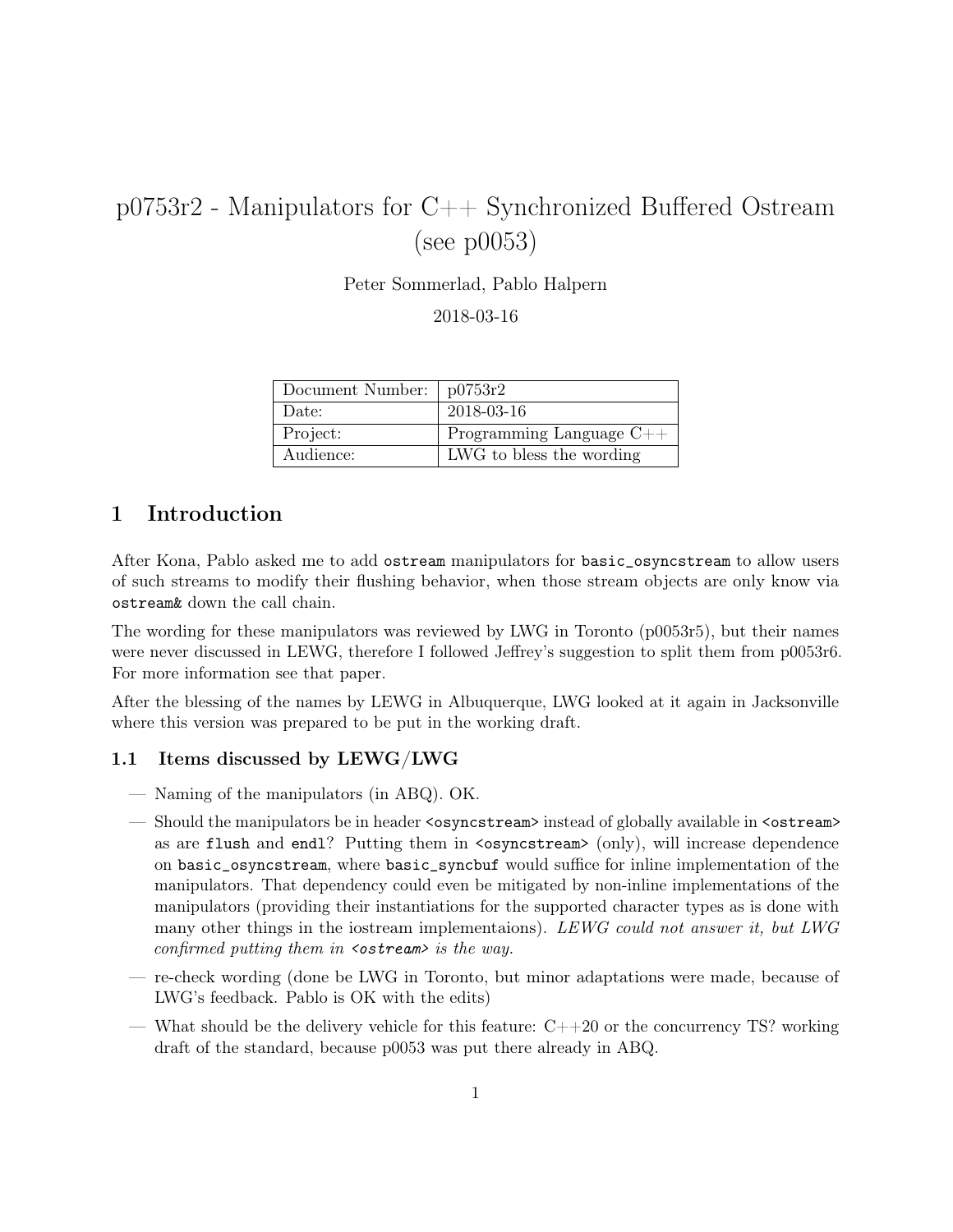### 1.2 Changes from  $r0/r1$  - as given by LWG in Jacksonville

- replaced pointer with \* in manipulator specification
- direct call flush() member instead of manipulator function std::flush(os)
- add to synopsis of  $\leq$  ostream> part for putting the manipulators in
- check with Jonathan Coe wrt BSI (no further request for change)
- add #include  $\leq$ ostream> header to  $\leq$ osynstream> synopsis as a fly-by fix to get the manipulators whenever <osyncstream> is used.

## 2 Wording

This wording is relative to the current  $C_{++}$  working draft.

#### 2.1 30.7.2 Header <ostream> synopsis [ostream.syn]

Add the following manipulator declarations to the synopsis of the header  $\leq$ ostream $>$ 

```
namespace std {
  template<class charT, class traits = char_traits<charT>>
    class basic_ostream;
  using ostream = basic_ostream<char>;
  using wostream = basic_ostream<wchar_t>;
  template<class charT, class traits>
    basic_ostream<charT, traits>& endl(basic_ostream<charT, traits>& os);
  template<class charT, class traits>
    basic_ostream<charT, traits>& ends(basic_ostream<charT, traits>& os);
  template<class charT, class traits>
    basic_ostream<charT, traits>& flush(basic_ostream<charT, traits>& os);
  template <class charT, class traits>
    basic_ostream<charT, traits>& emit_on_flush(basic_ostream<charT, traits>& os);
  template <class charT, class traits>
    basic_ostream<charT, traits>& noemit_on_flush(basic_ostream<charT, traits>& os);
  template <class charT, class traits>
    basic_ostream<charT, traits>& flush_emit(basic_ostream<charT, traits>& os);
  template<class charT, class traits, class T>
    basic_ostream<charT, traits>& operator<<(basic_ostream<charT, traits>&& os, const T& x);
}
```
### 2.2 30.7.5.4 Standard basic\_ostream manipulators [ostream.manip]

Add the following three manipulators.

```
template <class charT, class traits>
  basic_ostream<charT, traits>& emit_on_flush(basic_ostream<charT, traits>& os);
```
<sup>1</sup> Effects: If os.rdbuf() is a basic\_osyncbuf <charT, traits, Allocator>\* buf, calls buf->set\_emit\_on\_sync(true). Otherwise this manipulator has no effect. [*Note:* To work around